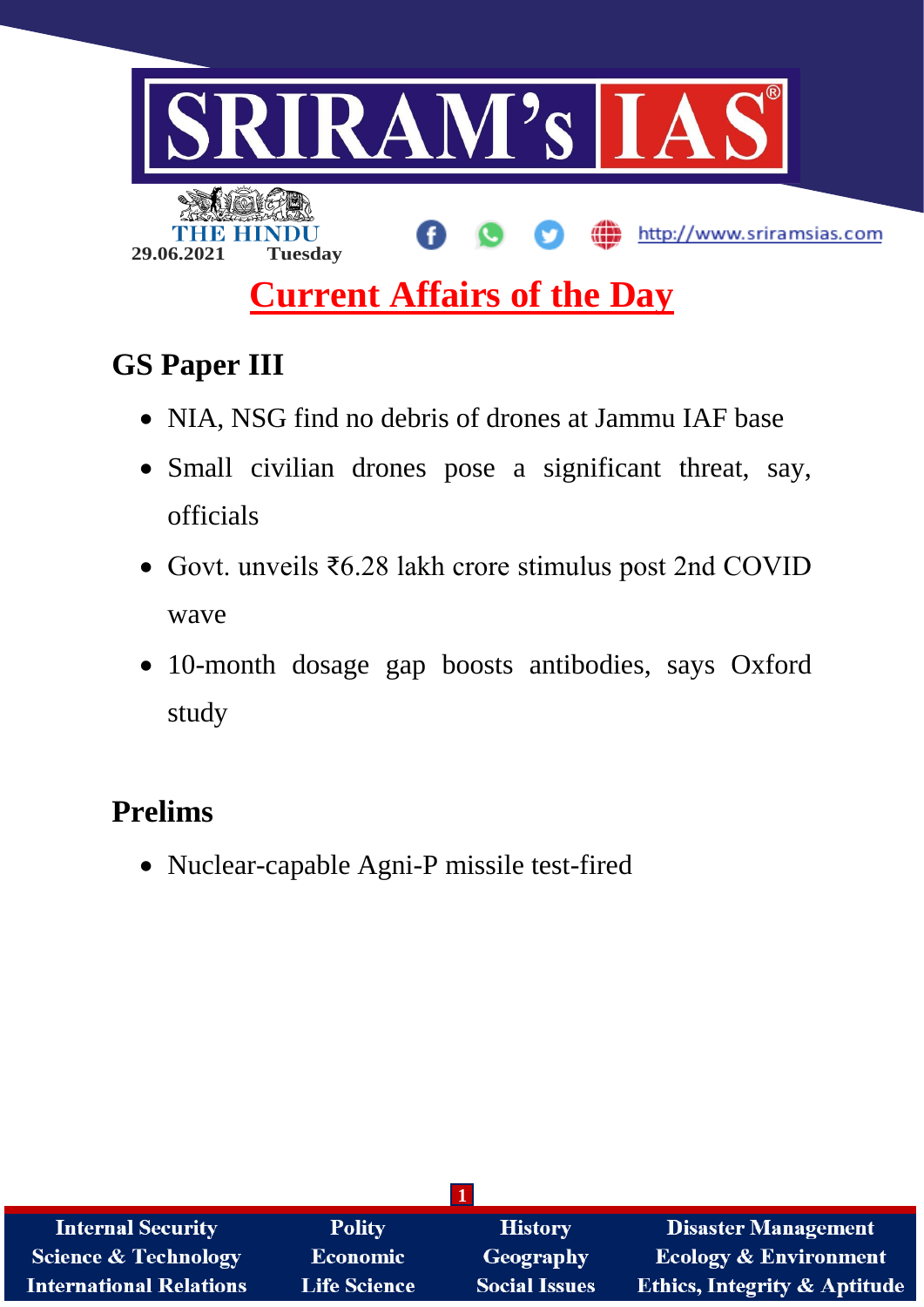

## **NIA, NSG find no debris of drones at Jammu IAF base**

- 1. With no wreckage of unmanned vehicles found at the technical airport of the Indian Air Force (IAF), Jammu Air Force Station, a National Security Guard (NSG) team joined the National Investigation Agency (NIA) to investigate the possibility of the use of a long-distance launching pad to send in drones with payloads of explosives.
- 2. It seems the drones may have managed to drop the payload and escape from the spot. Drones, which require an open field or a building top for achieving flight, are frequency controlled and easily evade traditional radar systems.
- 3. They could cover up to 30-40 km of distance. Police sources said a few persons working at the base were questioned but let off later.
- 4. Meanwhile, the Army has sighted and opened fire at two drones near a military installation in Jammu's Kaluchak.

## **Small civilian drones pose a significant threat, say, officials**

- 1. As the investigation continues into the two explosions at the Jammu airbase, believed to have been carried out using drones, defence officials and experts said there was a potent threat from small civilian drones, and the armed forces should accelerate their plans to put in place counter-drone systems.
- 2. This incident brings to reality the long apprehensions of security forces. A quadcopter available in the open market for a few thousand rupees can hit strategic targets and cause huge damage.
- 3. To counter this, the Services should speed up plans for procuring anti-drone technologies, which would come at a huge expense, the official noted.
- 4. Another official said there had been several instances in the past couple of years where quadcopters were used to drop drugs, arms and ammunition from across the border in Jammu and Punjab. There have been several warnings in the recent past on the possible use of drones by terrorist groups.
- 5. As the civilian market for drones is set to see a major expansion, requisite measures in terms of capabilities, as well as policy measures, should be put in place, the official pointed out.

| <b>Internal Security</b>        | <b>Polity</b>       | <b>History</b>       | <b>Disaster Management</b>              |
|---------------------------------|---------------------|----------------------|-----------------------------------------|
| <b>Science &amp; Technology</b> | <b>Economic</b>     | Geography            | <b>Ecology &amp; Environment</b>        |
| <b>International Relations</b>  | <b>Life Science</b> | <b>Social Issues</b> | <b>Ethics, Integrity &amp; Aptitude</b> |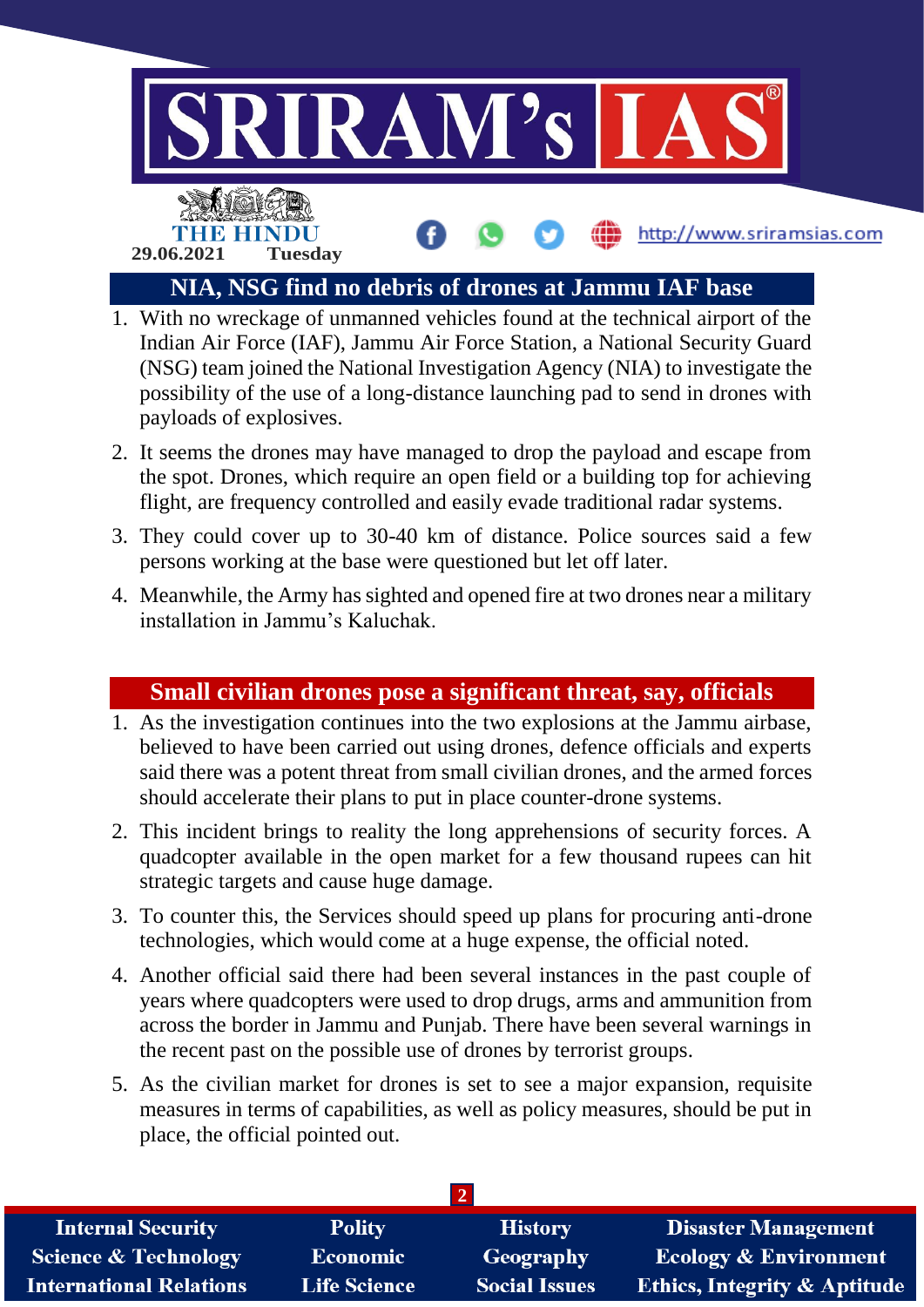

6. There have been warnings that Pakistan-based terrorist groups could attempt to target military bases with drones. After the drone attack on the Saudi Aramco oil facilities in Saudi Arabia in September 2019, the armed forces held deliberations on the issue and put in place plans to procure counter-drone capabilities.

# **Govt. unveils ₹6.28 lakh crore stimulus post 2nd COVID wave Relief measures**



## **Highlights:**

- 1. Finance Minister Nirmala Sitharaman announced some fresh relief measures for the economy, the first such package after the second COVID-19 wave, focusing largely on extending loan guarantees and concessional credit for pandemic-hit sectors and investments to ramp up healthcare capacities.
- 2. The government pegged the total financial implications of the package, which included the reiteration of some steps that were already announced, such as the provision of foodgrains to the poor till November and higher fertilizer subsidies, at ₹6,28,993 crore.

#### **New Stimulus:**

| <b>Internal Security</b>        | <b>Polity</b>       | <b>History</b>       | <b>Disaster Management</b>              |
|---------------------------------|---------------------|----------------------|-----------------------------------------|
| <b>Science &amp; Technology</b> | <b>Economic</b>     | Geography            | <b>Ecology &amp; Environment</b>        |
| <b>International Relations</b>  | <b>Life Science</b> | <b>Social Issues</b> | <b>Ethics, Integrity &amp; Aptitude</b> |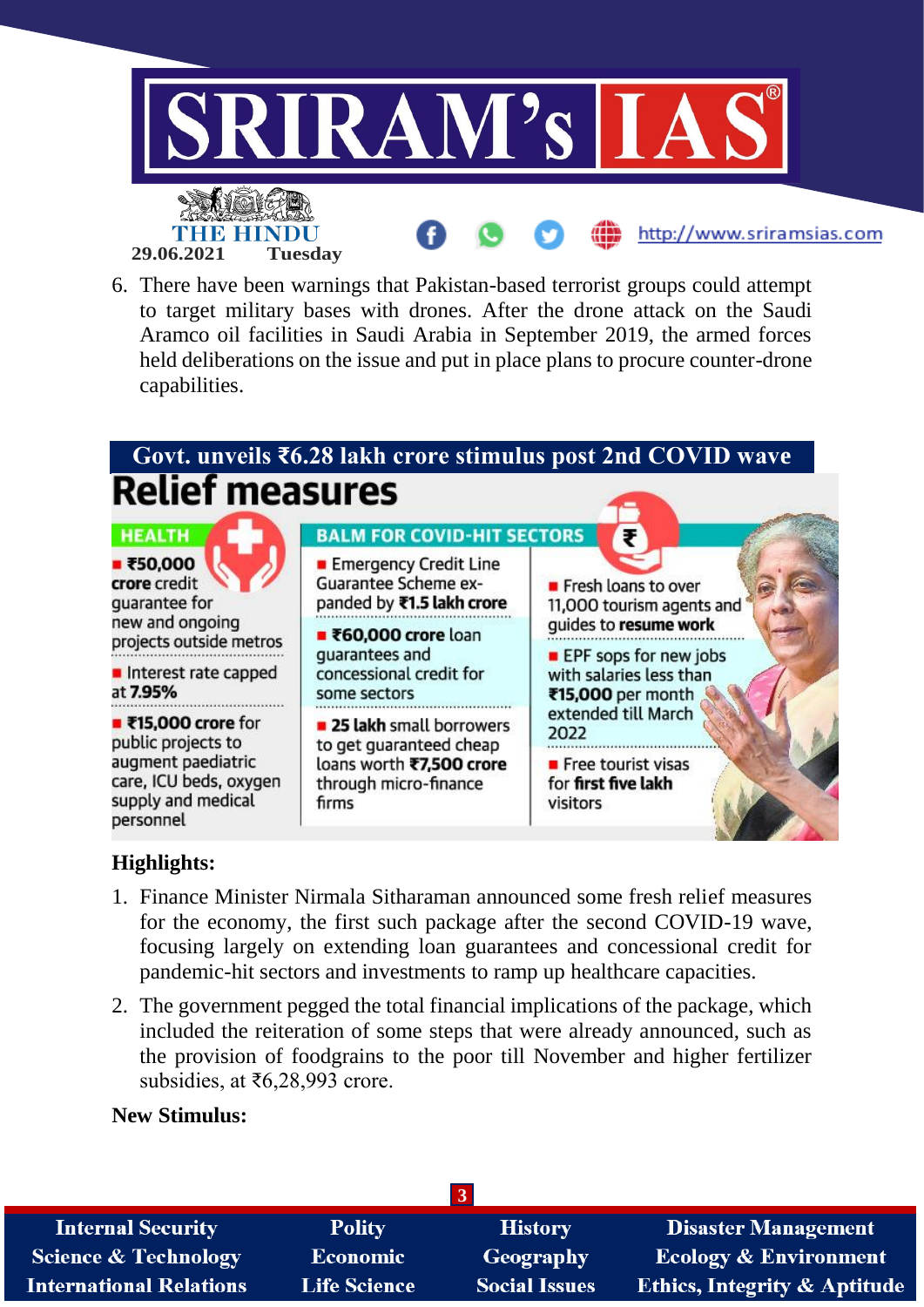

- 1. Economists, however, noted that the elements of direct stimulus in the package and its upfront fiscal costs in 2021-22, are likely to be limited. More steps may be needed to shore up the economy through the rest of the year, they said.
- 2. Calling the measures an effort to stimulate growth, exports and employment as well as provide relief to COVID-affected sectors, Ms. Sitharaman announced an expansion of the existing Emergency Credit Line Guarantee Scheme by ₹1.5 lakh crore.
- 3. She also announced a new ₹7,500 crore scheme for loans up to ₹1.25 lakh to small borrowers through micro-finance institutions.
- 4. She also unveiled a fresh loan guarantee facility of  $\bar{\tau}$ 1.1 lakh crore for healthcare investments in non-metropolitan areas and sectors such as tourism.
- 5. A separate ₹23,220 crore has been allocated for public health with a focus on paediatric care, which will also be utilised for increasing ICU beds, oxygen supply and augmenting medical care professionals for the short term by recruiting final year students and interns.
- 6. Indirect support for exports worth  $\bar{\tau}$ 1.21 lakh crore over the next five years, free one-month visas for five lakh tourists, and new seed varieties for farmers were also included in the package.
- 7. The existing sop to spur employment, where the government bears EPF contributions for new employees earning less than  $\overline{\text{215,000}}$  a month for two years, has been extended till March 31, 2022.

## **10-month dosage gap boosts antibodies, says Oxford study**

- 1. Two doses of the AstraZeneca vaccine, administered 44-45 weeks apart, generated nearly four times the level of antibodies than when the doses were given 8-12 weeks apart, says a report by the Oxford Vaccine Group, the developers of the vaccine.
- 2. Antibody levels remained elevated for nearly a year and a third booster dose of the vaccine, given to a subset of volunteers, also significantly boosted antibody levels to twice that after a second dose.
- 3. A single dose of ChAdOx1 nCoV-19, with a second dose given after a prolonged period, may, therefore, be an effective strategy when vaccine supplies are scarce in the short term.

| <b>Internal Security</b>        | <b>Polity</b>       | <b>History</b>       | <b>Disaster Management</b>              |
|---------------------------------|---------------------|----------------------|-----------------------------------------|
| <b>Science &amp; Technology</b> | <b>Economic</b>     | Geography            | <b>Ecology &amp; Environment</b>        |
| <b>International Relations</b>  | <b>Life Science</b> | <b>Social Issues</b> | <b>Ethics, Integrity &amp; Aptitude</b> |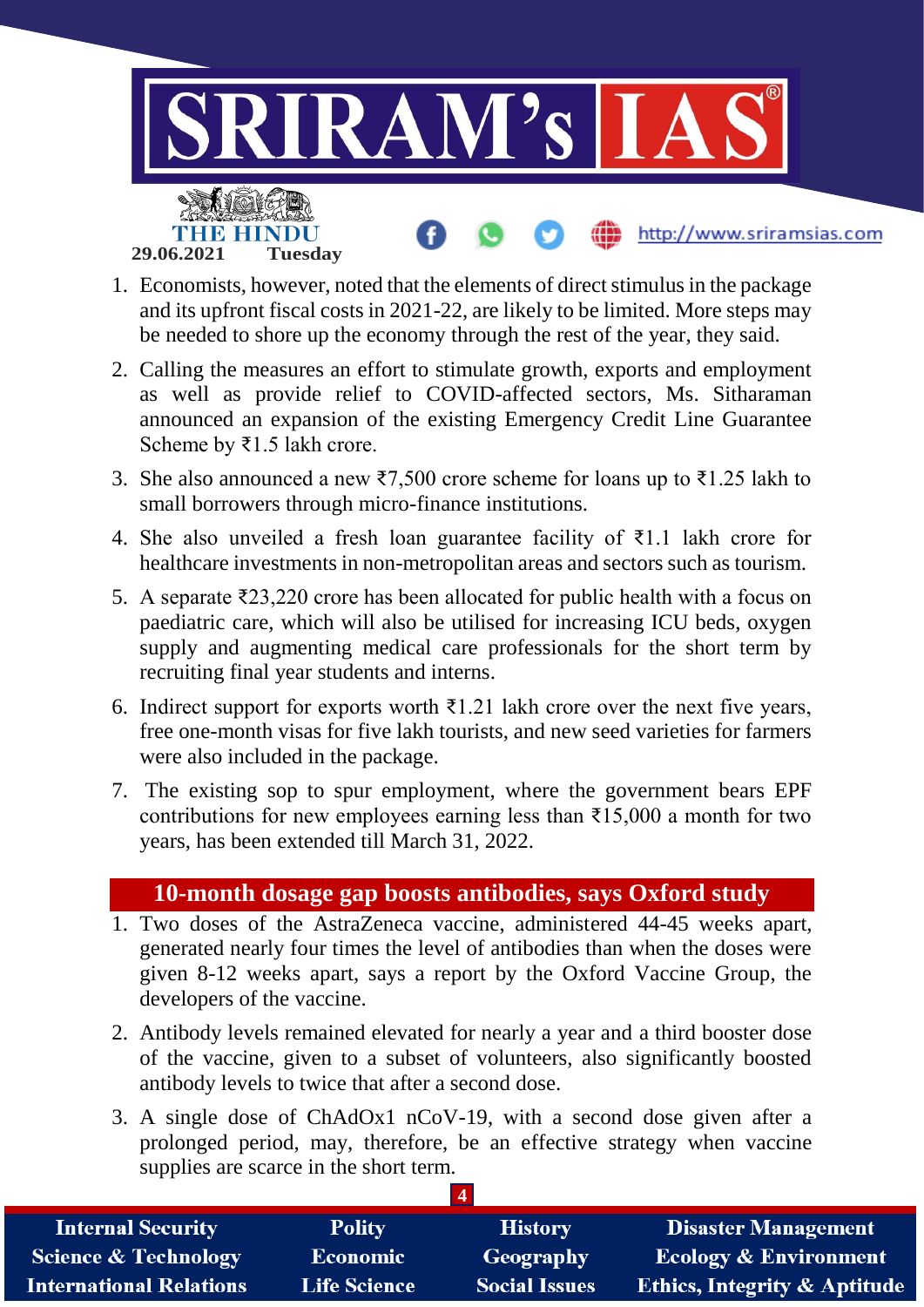

4. A third dose results in a further increase in immune responses, including greater neutralisation of variant SARS-CoV-2 viruses, and could be used to increase vaccine efficacy against variants in vulnerable populations.

## **Nuclear-capable Agni-P missile test-fired**

**Advanced variant:** 'Agni Prime' being test-fired from Dr. A.P.J. Abdul Kalam island off the coast of Odisha.

## **Highlights:**

- 1. A new-generation nuclear-capable ballistic missile, Agni-P (Prime) was successfully test-fired by the Defence Research and Development Organisation (DRDO).
- 2. Agni-P is a new-generation advanced variant of the Agni class of missiles. It is a canisterised missile with a range capability between 1,000 and 2,000 km.
- 3. Various telemetry and radar stations positioned along the eastern coast tracked and monitored the missile, the statement said. "The missile followed textbook trajectory, meeting all mission objectives with a high level of accuracy.
- 4. Canisterisation of missiles reduces the time required to launch the missile while improving its storage and mobility, one defence official explained.

## **Nuclear triad:**

- 1. The Agni class of missiles are the mainstay of India's nuclear launch capability which also includes the Prithvi short-range ballistic missiles, submarine-launched ballistic missiles and fighter aircraft.
- 2. The longest of the Agni series, Agni-V, an Inter-Continental Ballistic Missile (ICBM) with a range of over 5,000 km, has already been tested several times and validated for induction.
- 3. In the past few years, India has also operationalised its submarine-based nuclear launch capability, completing the nuclear triad. This is especially important given India's no-first-use policy while reserving the right of massive retaliation if struck with nuclear weapons first.
- 4. The DRDO, in 2020, successfully test-fired a 3,500-km range submarinelaunched ballistic missile, K-4.

| <b>Internal Security</b>        | <b>Polity</b>       | <b>History</b>       | <b>Disaster Management</b>              |
|---------------------------------|---------------------|----------------------|-----------------------------------------|
| <b>Science &amp; Technology</b> | <b>Economic</b>     | Geography            | <b>Ecology &amp; Environment</b>        |
| <b>International Relations</b>  | <b>Life Science</b> | <b>Social Issues</b> | <b>Ethics, Integrity &amp; Aptitude</b> |